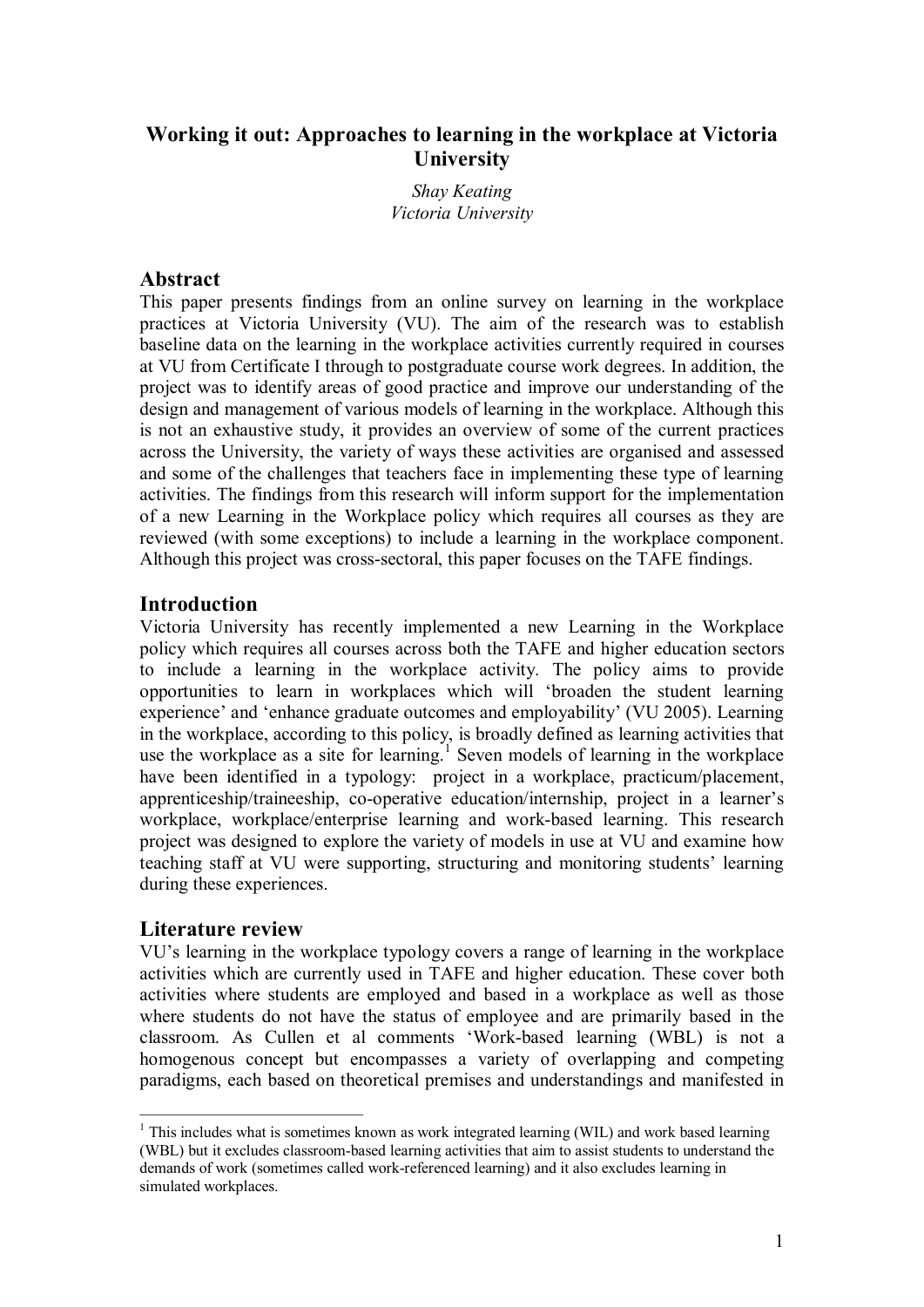different practices'(Cullen et al. 2002, p. 30). The pedagogic purposes and practices of various models of learning in the workplace therefore vary and there is perhaps no single model of best practice.

When workplace learning is successful it is generally considered to be beneficial for all parties (Waters 2005). However, there is considerable variability in the quality of learning in the workplace activities. Learning in the workplace does not just happen, and not all workplaces are considered to be effective learning environments. The 'effectiveness' or 'richness' of the learning in the workplace activity as a learning experience is generally considered to be due to a number of inter-related factors. Billet highlights the variability of opportunities to participate and learn afforded to people in workplaces (Billet 2004). This variability among workplaces poses challenges for the fair assessment of student achievement (Reeders 2000, p. 209).

Learning in the workplace may also pose challenges for many teaching staff. Some teachers find adapting to a new teaching role which requires different sorts of teaching and learning practices and capabilities such as the ability to develop partnerships with industry problematic (Waters 2005). According to Waters facilitating learning in the workplace 'requires the ability to plan and manage multiple learning and assessment activities while acting as a guide and mentor to learners, liaising with industry, balancing travel and classroom commitments and managing accompanying administrative tasks' (Waters 2005, p. 15).

In a study on different models of work-based university education, Martin (1997) notes that while there is no one model of successful practice, a number of guidelines could be applied to all work placements. Martin highlighted that where there was close guidance of students' experiences and continued joint support by both workplace and university supervisors students benefited in terms of their development of more specific generic skills and tended to be more satisfied with their experience (Martin 1997). Another factor that tended to lead to better quality placements was when there was a focus on the qualities and attributes which were considered desirable for the particular profession (Martin 1997).

There are a number of factors identified in the literature which support effective workplace learning covering both pedagogical and organisational aspects of learning in the workplace. Generally, there is consensus that the learning needs to intentional, that students and staff need to be properly inducted and prepared for the activity (Orrell 2004) and that students need ongoing support and guidance from both workplace staff and teaching staff throughout the activity. Reflection and de-briefing are also considered important aspects of good practice. Orrell comments that 'reflection and debriefing on the work by all parties is required to achieve these standards, as well as systematic evaluation for monitoring the quality of learning outcomes' (Orrell 2004, p. 1).

RMIT identified the following effective design and management principles for work integrated learning which they adapted from a number of sources (see paper for references):

- 1. Work integrated learning activity is integral to the curriculum
- 2. The activity is designed to accommodate the needs of different types of learner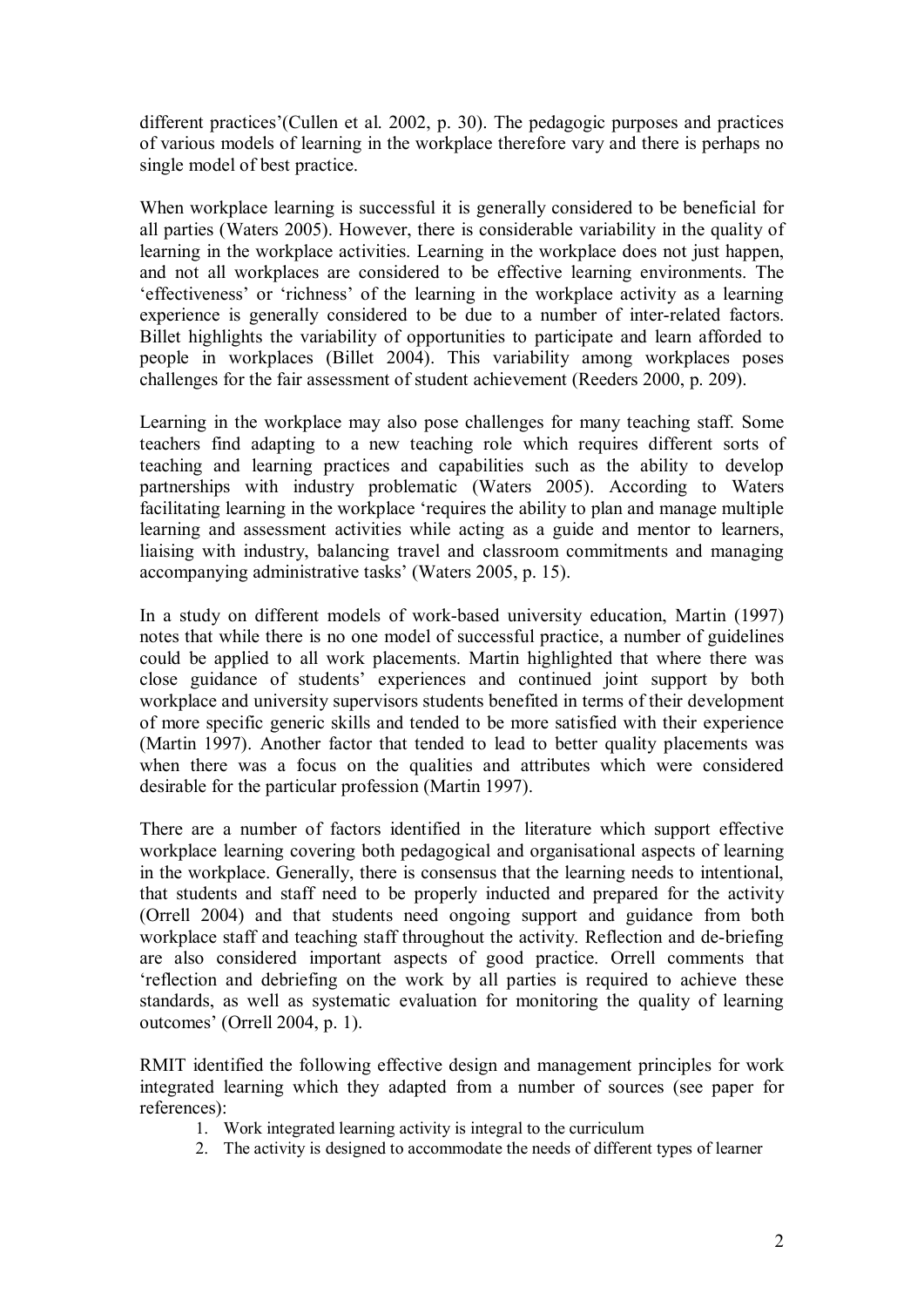- 3. Specific learning is targeted and assessed including learning how to learn and how to deal with unfamiliar problems
- 4. The experience is graded to include increasingly varied and novel tasks and problems
- 5. High quality supervision and/or mentoring is provided
- 6. Learning targets are both technical/professional and generic (including career exploration, key competencies and/or graduate attributes)
- 7. All parties are prepared for the activity and know and understand their roles
- 8. The experience develops learners' career plans and transition management skills
- 9. The activity is evaluated, involving all participants
- 10. The activity has high level support
- 11. The activity helps to build partnerships with enterprises, the industry and/or profession

(RMIT 2002, p. 6)

### **Methods**

An online survey was sent to all unit/subject coordinators of *all* units/subjects in higher education courses and to all program managers in TAFE courses in the University. All subject/unit coordinators and program managers were required to fill out the survey even if their unit/program did not contain learning in the workplace activities. The survey was voluntary. Many respondents were responsible for coordinating multiple units and multiple programs in 2005 and were therefore asked to fill out the survey for each of their units/programs. The survey was open from October 21 through to Dec 6, 2005.

The survey consisted of 24 closed-ended questions, some of which were compulsory, and four open-ended questions. Slightly different versions of the survey were used for TAFE and higher education but both versions collected essentially the same information. In addition, a couple of questions in the survey varied depending on which model of learning in the workplace the respondent used. Respondents completed the survey online via SurveyMonkey.<sup>2</sup> The data was downloaded in an excel document and converted to SPSS file where the data was analysed. The open ended responses were analysed in Excel.

*The sample* A total of 593 responses were obtained which comprised: **TAFE Higher Education** 131 responses 452 responses

*Aims*

This research project aimed to explore whether current practices were consistent with some of the good practices identified in the literature discussed above. The survey sought to find out about:

- the variety of models in use at VU
- the duration of activities and how they were structured
- · the induction, preparation, assessment and evaluation practices
- who was responsible for supervising students' learning
- methods of communicating with students
- who was provided with the learning outcomes and learning activities

<sup>&</sup>lt;sup>2</sup> SurveyMonkey is a online self-administering online survey tool.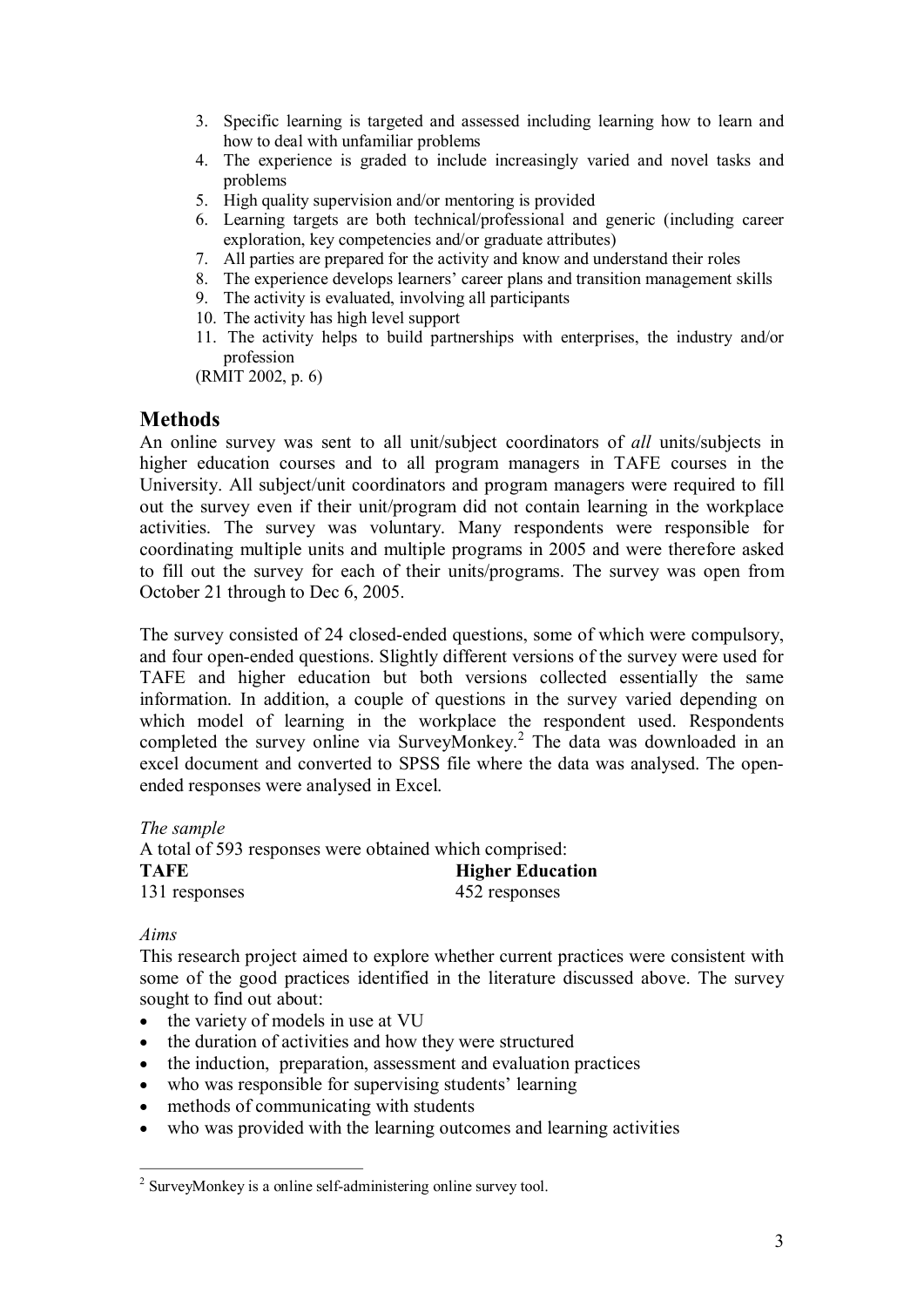- the assessment methods used
- the purpose of the activity
- the strengths and challenges of various approaches.

### **Findings**

There were 129 responses by TAFE program managers to the online survey. This represents approximately 1/3 of all TAFE programs delivered at VU. Of the 129 cases, 68 of the TAFE programs represented utilised at least one of the seven learning in the workplace models from VU's typology.

*Models*

The practicum/placement model was the most commonly used model in the programs surveyed which included a learning in the workplace activity. 28 out of the 63 cases from the typology used this model. The next most commonly used model was the apprenticeship/traineeship with 20 of the programs using this model. Co-operative education, workplace/enterprise learning and work-based learning models were not as well represented in the data. $3$  Table 1 shows the frequency of each of the seven learning in the workplace models.

| Model                                 | Frequency |
|---------------------------------------|-----------|
| Project in a workplace                | 8         |
| Practicum/placement                   | 28        |
| Co-operative education/internship     |           |
| Project in a learner's workplace      | 6         |
| Apprenticeship/traineeship            | 20        |
| Workplace/enterprise learning         | 3         |
| Work-based learning                   | 2         |
| No learning in the workplace activity | 61        |
| Tota <sup>'</sup>                     |           |

**Table 1: Learning in the workplace activities in TAFE programs (Frequency)** (N= 129)

A number of programs utilised more than one model of learning in the workplace. There were also some programs which used activities which were not included in VU's typology such as workplace simulations, e.g. the practice firm, clinical lab experience and a variety of other work-referenced activities. These models were outside the scope of the survey.

#### *Learning in the workplace arrangements*

It is difficult to generalise about the structure of the activities in the project, practicum/placement and co-operative education models as there is not one structure that predominates. $4$  Even within these models there was quite a wide degree of

<sup>&</sup>lt;sup>3</sup> At times there appeared to be some confusion regarding the terminology for various learning in the workplace models. This highlights the need to develop a shared language around these models across the University.<br><sup>4</sup> In the project, practicum/placement and co-operative education models respondents were required to

answer questions about how the workplace experience was structured and the duration of the experience. Whereas in the apprenticeship/traineeship, enterprise learning and work-based learning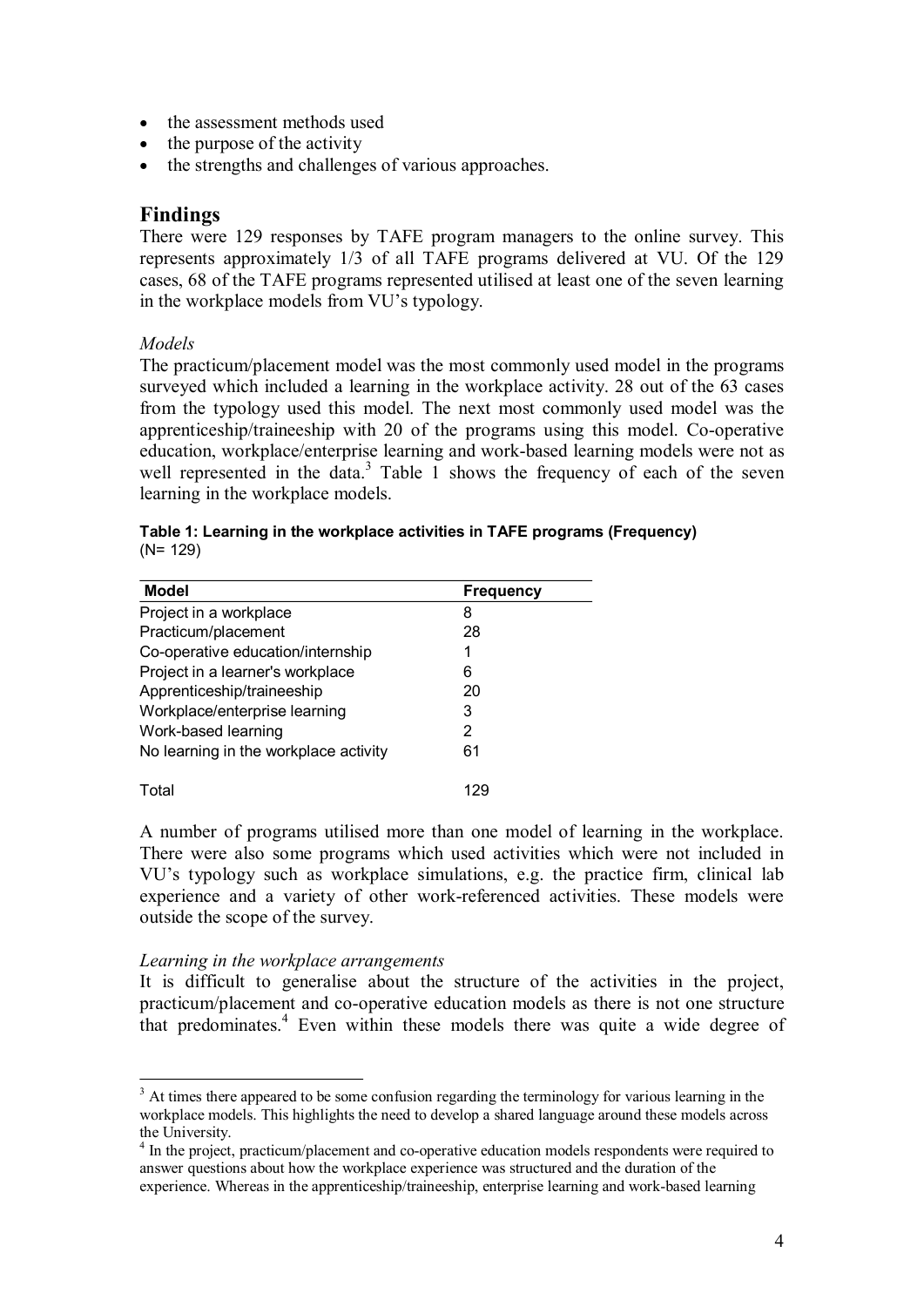variation. There were roughly the same number of responses to full-time and intermittent no set days per week and slightly less to intermittent set days per week. Similarly, the duration that students were required to spend on the activities varied widely, ranging from less than one day to over 26 weeks. The most common duration of these activities were 610 days followed by 48 weeks. The least amount of hours required by students was in a project in a learners' workplace model; students spent less than a day on the activity.

The majority of the apprenticeship/traineeship, workplace/enterprise learning and work-based learning programs required students to attend formal classes. Overall, the most common way of structuring these classes was by multiple blocks of several days, followed by intermittent (set days per week), although the difference in the number of responses to these two options was minimal.

#### *Preparing students for learning in the workplace*

All respondents were asked how they prepare students for the learning in the workplace activity or program. In most cases the respondents provided at least printed material for their students in preparation for learning in the workplace activity or program. The next most common method was through formal instruction in the course. These two responses represented over  $\frac{3}{4}$  of all cases where learning in the workplace was offered. This suggests that in the majority of cases students are being prepared in some way for these activities.

| Table 2: Approaches to preparing students for learning in the workplace (Frequency) |
|-------------------------------------------------------------------------------------|
| $(N = 60$ . Multiple answers were allowed so totals are greater than respondents)   |

| <b>Frequency</b> |  |
|------------------|--|
| 50               |  |
| 12               |  |
| 48               |  |
| 9                |  |
| 21               |  |
| 5                |  |
|                  |  |
| 145              |  |
|                  |  |

Part of preparing students for their learning in the workplace experience is providing them with information on what they will be doing in the workplace and what they are expected to learn from the experience. In the large majority of cases students were provided with the planned learning outcomes and the learning activities. Staff were also given this documentation in approximately ¾ of cases. However, in slightly over half the cases, staff of the host organisation were provided with the learning outcomes and learning activities.

programs respondents were required to state whether the program included formal classes and how these were structured.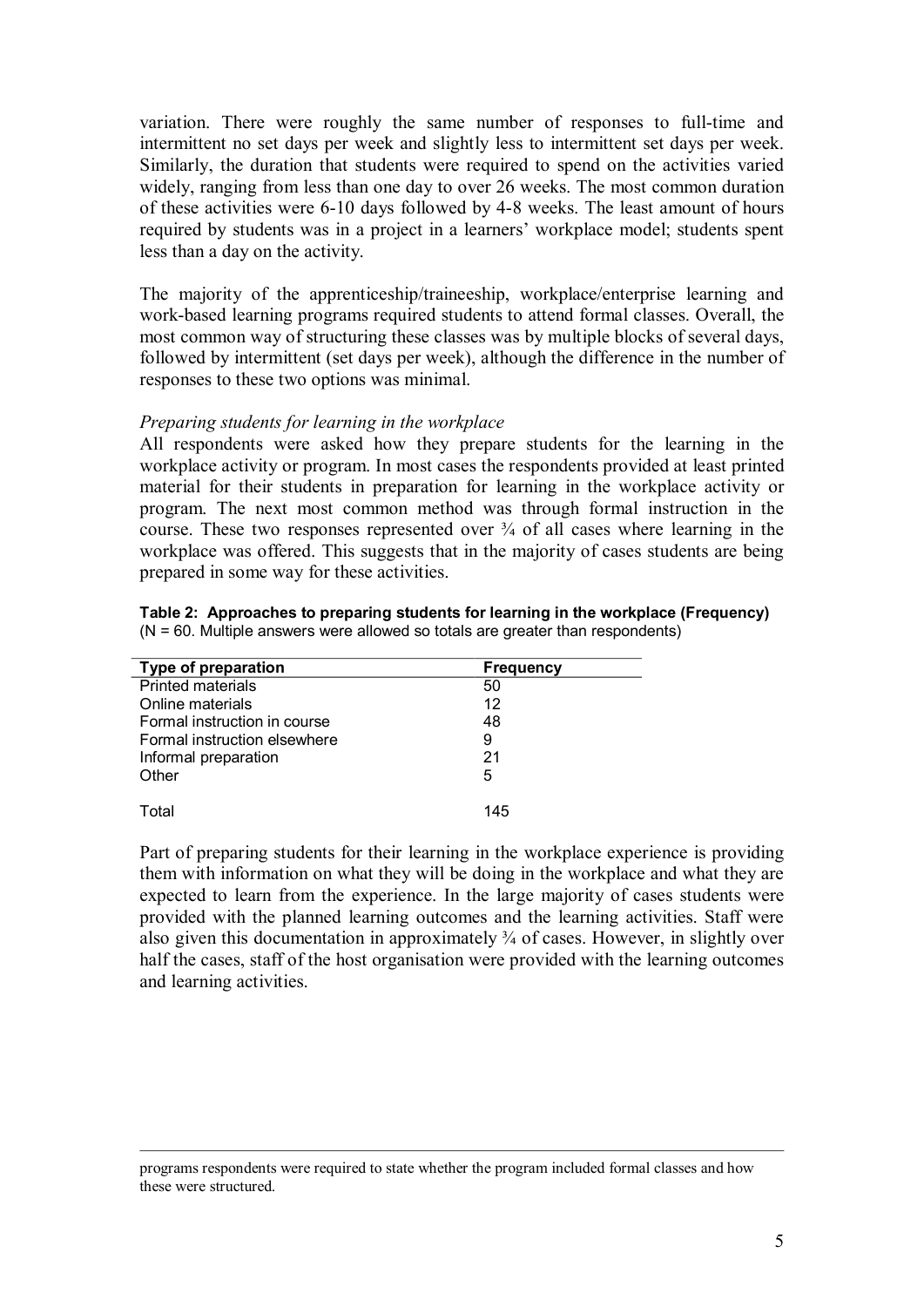#### **Table 3: Who is given copies of the learning outcomes and learning activities? (Frequency)**

(N=56. Total is greater than N because multiple responses were permitted)

|                            | <b>Students</b> | <b>Staff</b> | <b>Host staff</b> |
|----------------------------|-----------------|--------------|-------------------|
| <b>Learning outcomes</b>   | 52              | 52           | 38                |
| <b>Learning activities</b> | 54              | 51           |                   |

#### *Facilitating students' learning*

Overall, slightly more respondents noted that the supervision of students' learning was a shared role between VU teaching staff and staff of the host organisation. The next most common response was solely VU teaching staff.

In 13 cases respondents said that staff of the host organisation were solely responsible for supervising students' learning. All the respondents that selected this response where using models which require students to be physically located in the workplace, so supervision by the teacher in a fairly literal sense (as they are not physically with the student) is not possible. However, these respondents did not it appear to regard other aspects of their role such as design of the learning experience, monitoring and assessment as supervision.

#### **Table 4: Who is responsible for supervising students' learning? (Frequency)**  $(N = 59)$

| Role of supervisor                                                             | <b>Frequency</b> |
|--------------------------------------------------------------------------------|------------------|
| VU teaching staff only                                                         | 19               |
| VU teaching support staff only                                                 |                  |
| Staff of the host organisation only                                            | 13               |
| Joint responsibility of VU teaching & support staff                            |                  |
| Joint responsibility of VU teaching staff & staff of the host organisation     | 21               |
| Joint responsibility of VU teaching support staff & staff of host organisation | 2                |
| Joint responsibility of VU teaching support staff and other                    |                  |
| Other                                                                          |                  |
| Total                                                                          | 59               |

TAFE teachers were using multiple methods to communicate with students while they were undertaking the learning in the workplace activity or program. The most common methods of communicating with students across all TAFE programs was via the telephone, followed by visiting students in their workplace and email. Web tools were rarely used.

#### *Assessment and evaluation*

2/3 of the learning in the workplace activities and programs (45 cases) required students to complete at least one assessment task. The majority of these programs used a non-graded assessment approach such as competent/not competent or completed/not completed. There were only five cases in the TAFE responses where graded assessment was used.

Most students were provided with a description of both the assessment tasks and the assessment criteria. Slightly less staff than students were provided with a description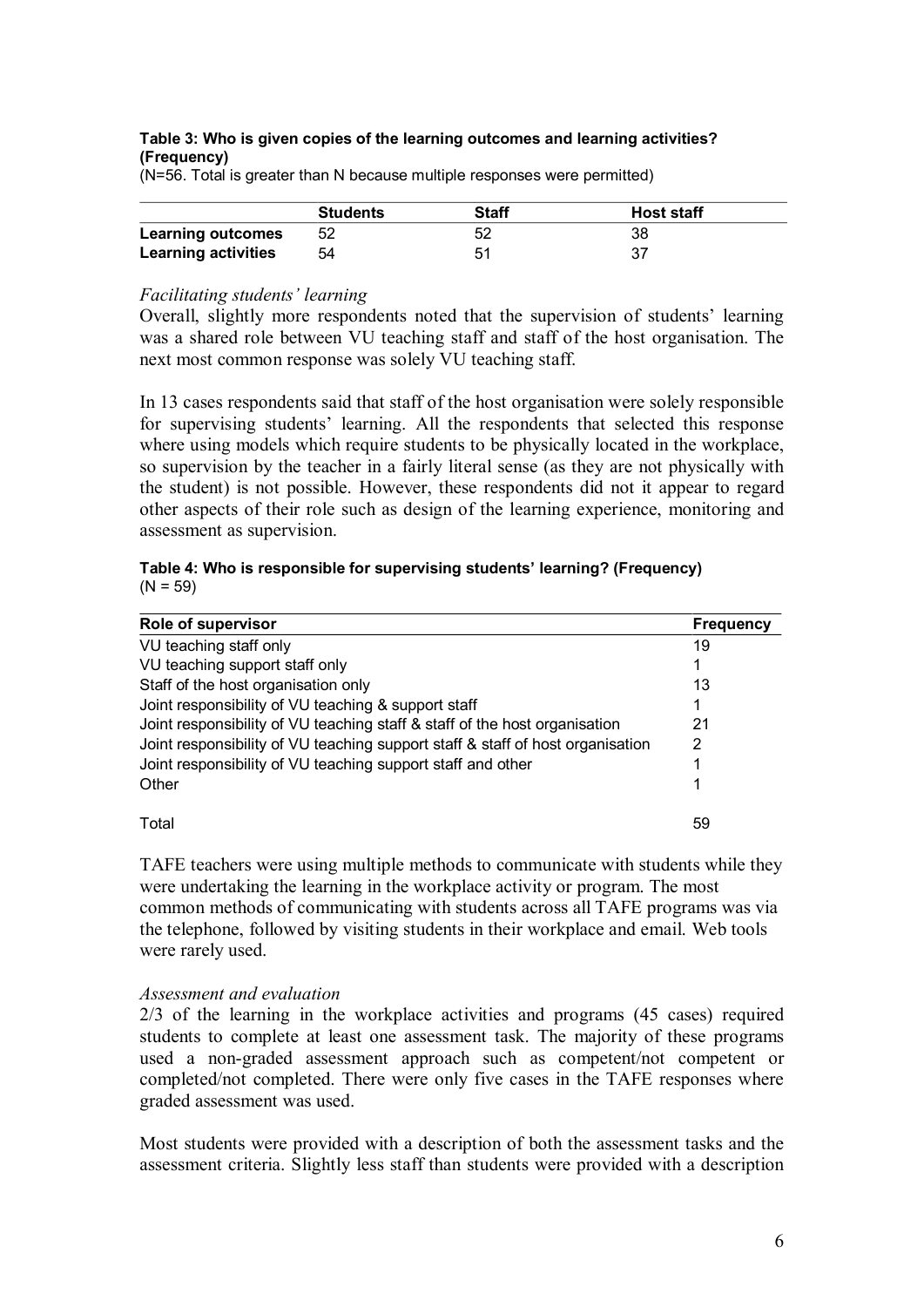of the assessment tasks and the assessment criteria, although they were being given this information in almost  $\frac{3}{4}$  of the cases. Most host staff were given a description of the assessment tasks but only about half were provided with the assessment criteria. This is perhaps not surprising given that many host staff in these activities were not involved in supervising students' learning or in assessing students' work.

**Table 5: Who is given information on assessment tasks and criteria? (Frequency)** (N=43)

| <b>Provided with:</b>             | <b>Students</b> | Staff | <b>Host staff</b> |
|-----------------------------------|-----------------|-------|-------------------|
| A description of assessment tasks |                 | 35    | 30                |
| The assessment criteria           | 34              | 31    | 18                |

Respondents were asked to provide information on who assessed students and what methods were used. A wide variety of assessment approaches were used in theses learning in the workplace activities and programs and as a result it is difficult to make generalisations across the board about the most common assessment approaches. Overall, VU staff were more often cited as the party responsible for assessing students than other parties. They were using a variety of different assessment methods but reports and attendance were marginally more commonly used than other assessment methods.

Overall, in terms of the way that students were assessed direct observation of work performance was the most common assessment method used. Students' work performance was most commonly assessed by staff of the host organisation. Table 5 details the frequency of responses to this question.

| Table 5: How is the learning activity assessed and who assesses it? (Frequency) |  |
|---------------------------------------------------------------------------------|--|
| $(N=34)$                                                                        |  |

|                              |                 | <b>Staff</b><br><b>Host</b> | of Student<br>(self- | <b>Other</b><br><b>students</b><br>(peer-<br>organisati assessme assessme | Clients of<br>the<br>host<br>organisati |       |
|------------------------------|-----------------|-----------------------------|----------------------|---------------------------------------------------------------------------|-----------------------------------------|-------|
| <b>Method</b>                | <b>VU staff</b> | <b>on</b>                   | nt)                  | nt                                                                        | <b>on</b>                               | Total |
| Direct observation of work   |                 |                             |                      |                                                                           |                                         |       |
| performance                  | 20              | 25                          | 18                   | 2                                                                         | 3                                       | 68    |
| Reflective/journal/diary log | 19              | 3                           | 18                   | 1                                                                         |                                         | 42    |
| Report or other product      | 27              | 8                           | 12                   | 0                                                                         | 0                                       | 47    |
| Presentation by student/s    | 18              | 3                           | 13                   | 6                                                                         | 0                                       | 40    |
| Interview with student/s     | 19              | 9                           | 4                    | 0                                                                         | 0                                       | 32    |
| Portfolio of evidence        | 22              | 6                           | 11                   | 1                                                                         | $\overline{2}$                          | 42    |
| Attendance                   | 25              | 14                          | 16                   | 0                                                                         | 5                                       | 60    |
| Total                        | 150             | 68                          | 92                   | 10                                                                        |                                         | 331   |

In the majority of cases some type of feedback was being asked for from at least one of the parties involved, although, there were few cases where students, staff and host staff were being asked for feedback. The main approach to gathering feedback from all parties was through informal discussion. In just over ¾ of cases students and staff were being asked for feedback informally. However, in only 2/3 of cases host staff were being asked for informal feedback.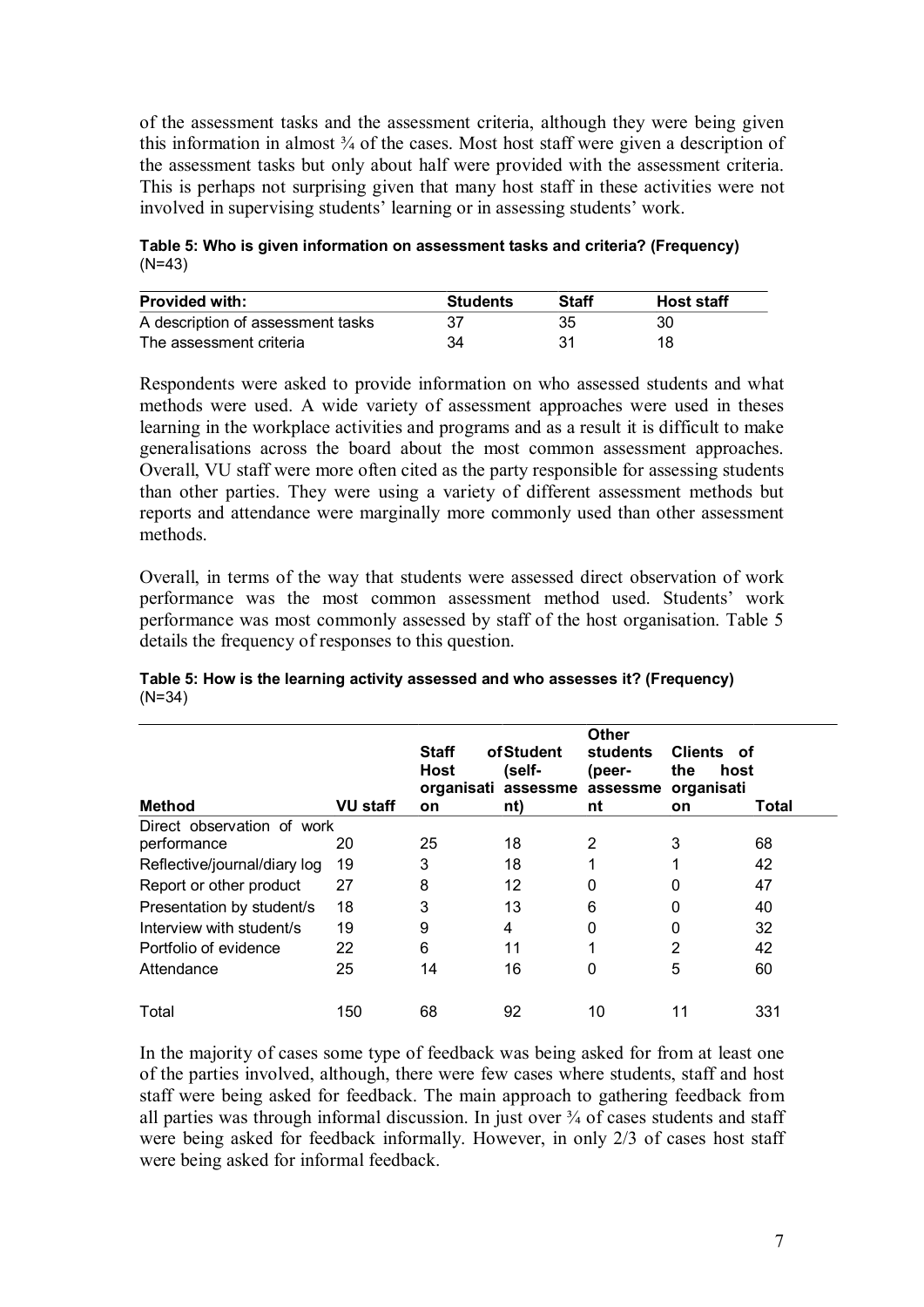Overall, it was more common for students to be asked for feedback on the effectiveness of the activity than it was for VU staff or staff of the host organisation to be asked. Although, feedback was primarily obtained through informal discussion, questionnaires were also used to obtain feedback from students in just under half the cases.

### **Responses** to the open-ended questions

This section of the paper briefly discusses the responses to the open-ended questions in the survey. Respondents were asked to reflect on the purposes, strengths and challenges of the learning in the workplace activities they provided to students. There was some diversity in the responses to the questions and some individuals raised unique issues which we do not have the space here to discuss.

### *Purposes*

In many cases learning in the workplace is required to meet industry training package requirements. For instance, in the apprenticeship/traineeship model as one respondent noted, 'All course competencies are required to be assessed in the workplace by the training package.' In areas where learning in the workplace was not mandated, teaching staff were using these activities to provide students with opportunities to gain practical experience in a 'real' workplace setting. As one respondent noted the experience 'makes learning real for students'. Learning in the workplace activities provided students with the opportunity to practice and acquire technical skills which contributed to their employability within an industry. This point is expanded by the following respondent:

*This section of the course is designed to improve the students' skills and timing of treatments, also to experience a true work environment and increase students' employability within the industry and also to increase their network of contacts in the industry.*

Most respondents felt there was a positive connection between learning in the workplace and students' employment outcomes. In some cases teachers noted that these experiences often led directly to students in their courses being offered a job in the workplace. In one case 'a high percentage of students are offered employment through the work placement activity.'

Other respondents highlighted the benefits of students applying knowledge and skills acquired in the classroom in a workplace context in an integrated 'real' way. For instance one respondent noted that the purpose was:

*To operationalise or contextualise the content of the classroom based material, also to develop/develop an understanding of a work ethic in students, to see how several seemingly separate modules become an integrated set of tasks in a work setting.*

### *Strengths*

A number of respondents highlighted aspects of the way they manage their particular learning in the workplace activity as strengths. A few respondents discussed various approaches to supporting and monitoring students' learning as examples of good practice. For example, one respondent held an open trainee workshop every Friday morning which they stated was a 'fantastic way of supporting the learning in the workplace undertaken by trainees.' Another respondent used a weekly entry log book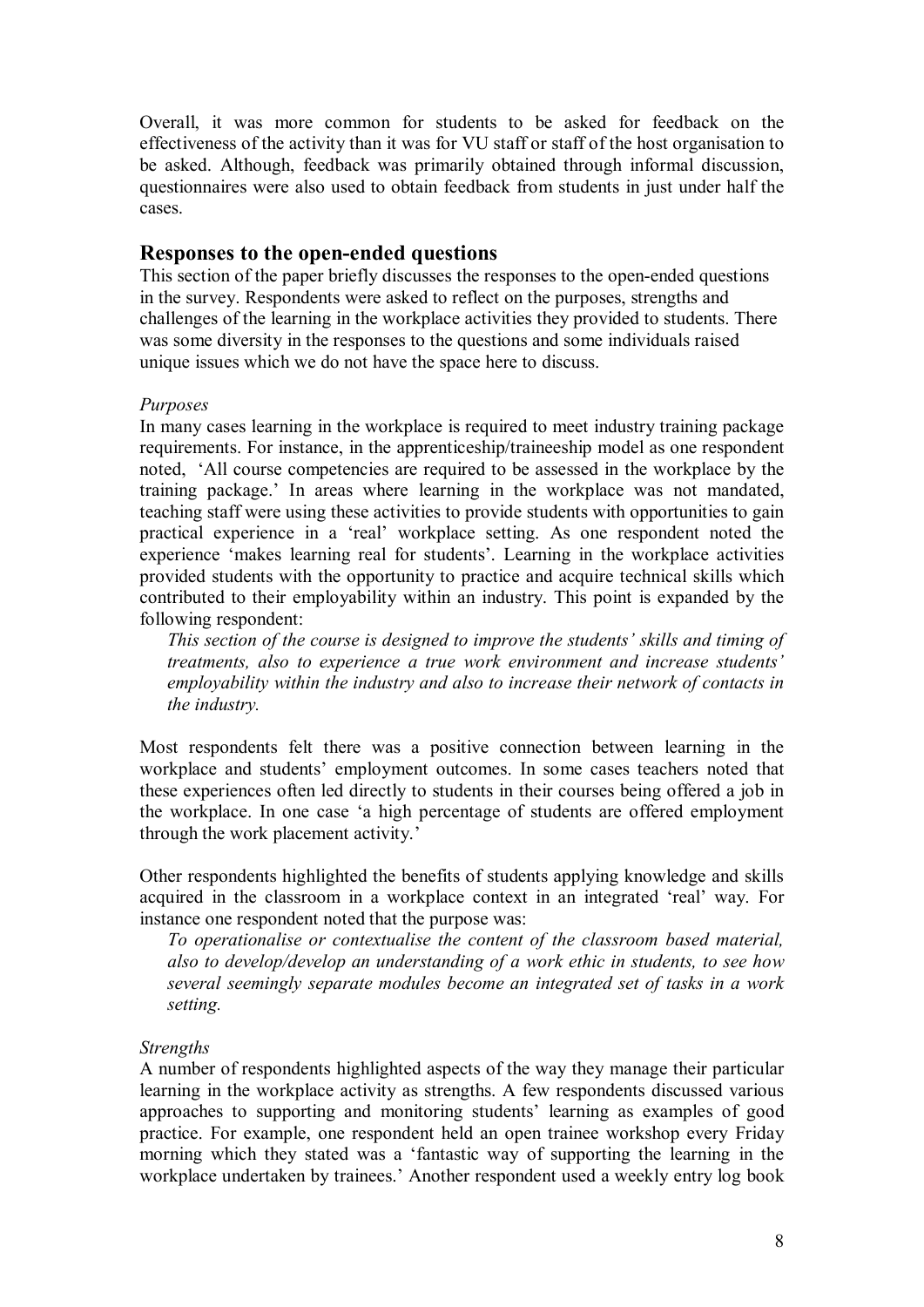which was web based to monitor students which was for all industrial parties to view and monitor.

There was quite a diversity of responses to this question. Other responses related to use of particular tools or approaches such as learning contracts, peer assessment and the liaison with the corporation involved. A couple of responses also related to the duration or structure of the activity.

### *Challenges*

Respondents highlighted a number of challenges posed by the provision of learning in the workplace. Access to appropriate placement opportunities was identified as an issue by many respondents. For instance, this respondent highlighted the difficulties running the placement model in their particular industry:

*Recent policy changes to OH&S inspection requirements present a major challenge to the continuation of this model…A major challenge has been in finding sufficient places for the students to have a placement. Our Industry is limited in placements and there is a large demand, particularly in the IT area. Another major challenge to students finding their own placement is that a lot of them fail to complete work placement and therefore cannot complete their Advanced Diploma. This results in delays in completion and many withdrawals from Units of Study.*

The variability in the quality of workplaces as learning environments was also identified as an issue by a number of respondents. Teachers wanted to provide experiences that were 'appropriate' and 'productive and meaningful for students'. However, the variability meant according to one respondent that 'some students will get a broad and varied workplace and duties whilst others may only working on filing and photocopying the whole time.' One respondent felt that they needed the opportunity to assess each workplace before students start the experience.

In some cases respondents felt that many employers did not taking responsibility for students' learning while they were in the workplace and were often not taking the time to train and assess students properly. This was a particular issue in the apprenticeship/traineeship model. One respondent highlighted that many employers have an outdated notion of their role in the training system and need assistance to understand their responsibilities. For a number of respondents there was a need to address the standards of the training and assessment in the workplace and the trainers who support the training in the workplace.

The importance of having the support of the host company and maintaining ongoing communication with staff in the host company was highlighted by several respondents. Although, some respondents noted that they were not resourced to do this. Many respondents also commented that having more time with students would improve the learning in the workplace experiences but they acknowledged that this also had resource implications.

## **Conclusion**

There was some evidence of good practice in the organisation and facilitation of the learning in the workplace activities in these TAFE programs. The survey findings showed that in most programs students were being prepared for the learning in the